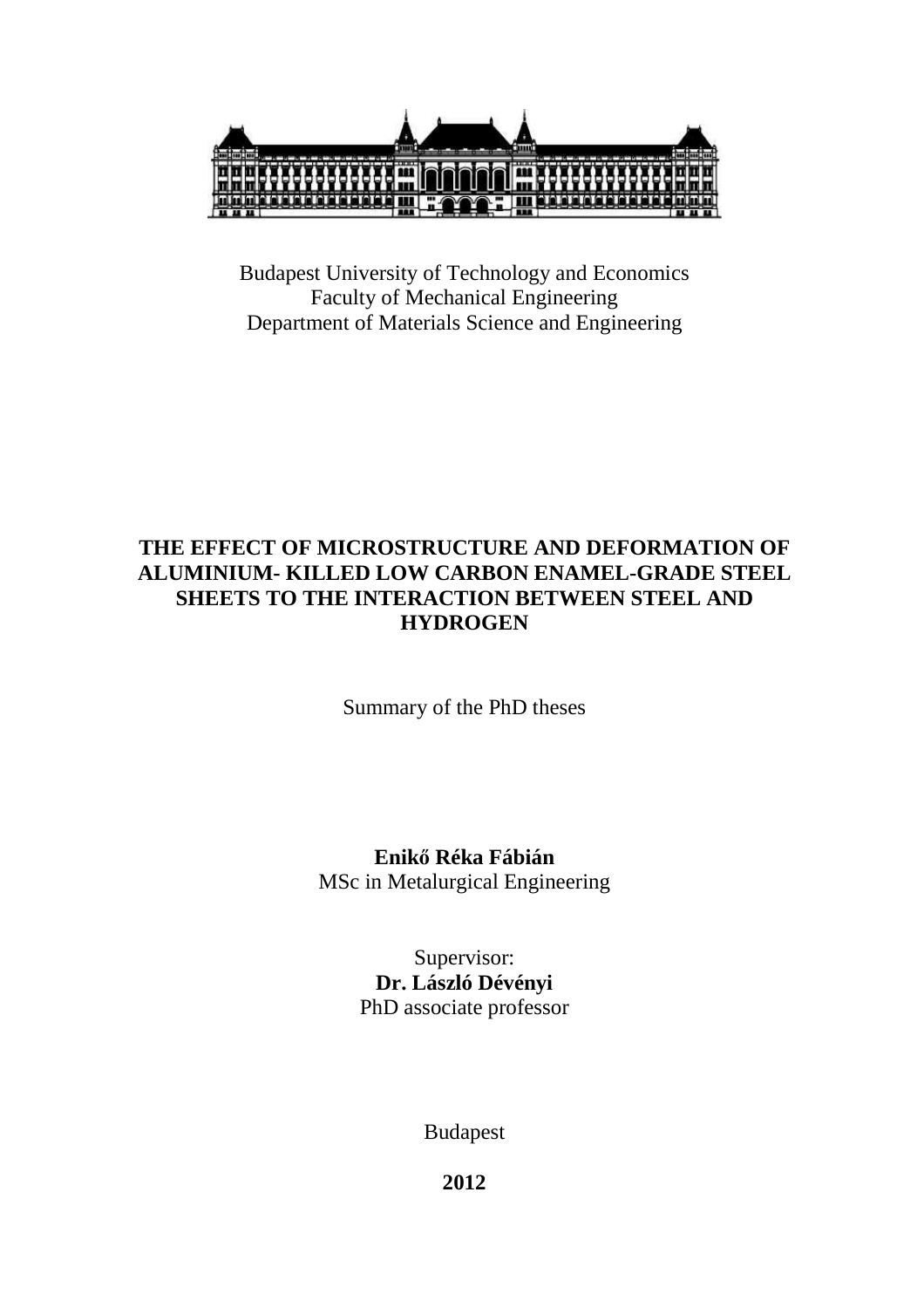This dissertation, the comments of the reviewers and the log recorded on the defence are on show in the Decan's office of the Faculty of Mechanical Engineering of the Budapest University of Technology and Economics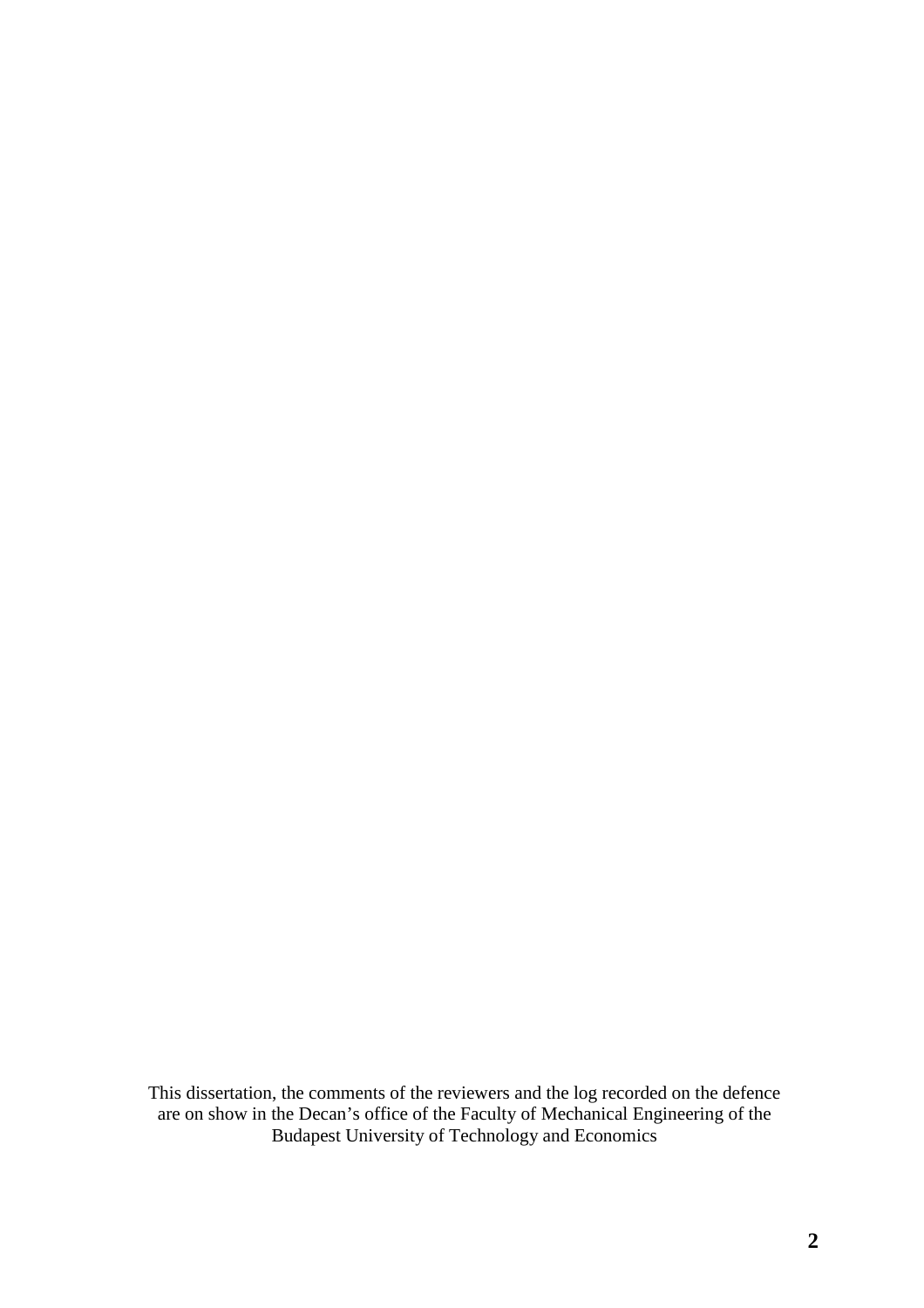### 1. **Introduction**

It is well known that the fish-scale formation on the surface of enamel coated steel products is caused by appearance and recombination of hydrogen at the sheet-enamel interface. The hydrogen can be absorbed in the metal during the enamel firing. The tendency for fish-scale formation in case of the cold rolled Al-killed low carbon enamel grade steel sheets is characterized by the hydrogen permeability. That is why hydrogen permeation test has been used for long time to estimate the hydrogen absorption capability of steel sheets used for enamelling. In order to avoid the appearance of fish-scale on the enamelled products for conventional cold rolled, Al-killed low carbon enamel-grad steel the hydrogen permeation

time has to be  $T_{\text{H}} = \frac{v_0}{d^2} \ge 6.7$ *d*  $T_{\mu} = \frac{t_0}{d^2} \ge 6.7$  where  $\mu_0$  is the hydrogen permeation time [min], "*d*" is the

thickness of the steel sheet [mm].

The hydrogen is not homogeneously distributed in steel, as it would be in perfect iron crystal. In steel various trapping sites exist for hydrogen atoms. Hydrogen will be found not only in the normal interstitial lattice sites but also in atomic and micro-structural imperfections such as vacancies, solute atoms, dislocations, grain boundaries, boundaries of second phase particles, steel-inclusion interfaces and microcavities. The general term for this phenomenon is trapping. Trapping enhances the solubility of hydrogen but decreases the diffusivity (*daSilva, 1976, Pressouyre,1979, Oriani, 1978, Hirth, 1980, Pressouyre and Bernstein,1981 Gibala 1984, Kiuchi és McLellan 1986,* McMahon, 1990, *San-Martin ,1993; Grabke, 2000*).

Traps can be characterized by their nature. Some traps do not change during of technological operation (i.e.: solute atoms, boundaries of inclusions during annealing), other traps is capable to change considerably (i.e.: grain boundaries or precipitations). However, because of its complexity, it remains an unsolved problem.

The microstructure of steels differs from the high purity iron, so there are other tapping sites too for the hydrogen. At Al-killed low carbon enamel-grade steel sheets, in order to avoid the fish-scale on the enamelled products, the microstructure of the hot rolled strip should be formed from ferrite and carbides (*Verő, 1994*). At these steels the microstructure is formed from ferrite and large carbides when the coiling temperature of the hot rolled sheet is high.

In the pure iron the ferrite grain boundaries trapping effect is not clear. After Lee and Lee (*Lee and Lee, 1986*), Ono and Meshii (*Ono and Meshii, 1991*) the grain boundaris are strong trapping sites. After Hagi and co-workers (*Hagi, 1979*), Choo and Young (*Choo and Young, 1982* ) are week trapping sites. After Kiuchi and McLellan (*Kiuchi., 1986*) the trapping effect of ferrite grains boundaries are negligible. After Gesari and co-workers (*Gesari, 2002*) the ferrite grain boundaries have medium trapping effects on hydrogen. Martinez Madrid and coworkers observed that the ability of the grain boundaries in iron to trap hydrogen is a function of the grain boundary angle. A coarse grain microstructure, with high angle grain boundaries occludes large amounts of hydrogen and has the highest susceptibility to hydrogen embrittlement. Matsumoto and co-workers found a good correlation among, grain boundary energy, grain boundary free volume, and the hydrogen concentration at grain boundaries under hydrogen environments: high-energy grain boundaries have large gaps, and many hydrogen atoms are captured at these spaces. Thus, higher-energy grain boundaries are more influenced by hydrogen. The binding energy between hydrogen and the grain boundary is negligible under the assumption that carbon and nitrogen atoms are fully segregated at grain boundaries at their solubility limit. Therefore, carbon and nitrogen atoms exclude hydrogen atoms from the grain boundaries, and improve the cohesive energy of the grain boundaries under hydrogen environments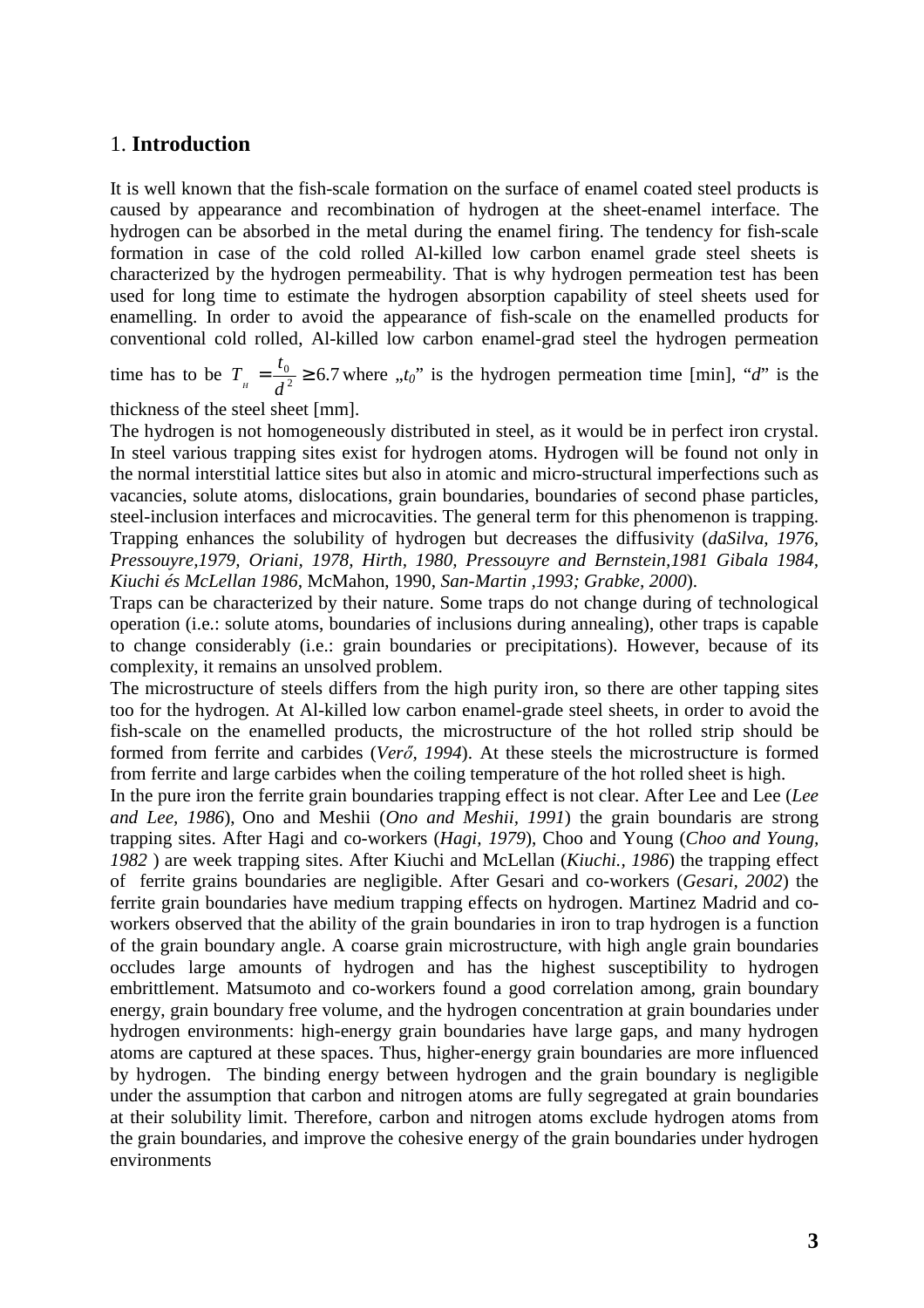For a long time there has been controversy over the extent of the effect of cold working, as discussed by Marandet (*Marandet, 1977*). There was reported that at unalloyed carbon steels plastic deformation usually increased the total amount of hydrogen occluded, but indicate a disagreement in the literature over the associated hydrogen embrittlement phenomenon, many investigator finding a deleterious effect, others a beneficial effect. After Szklarska-Smialowska and Z. Xia *(Szklarska,1997*) the presence of dislocations is responsible for the hydrogen diffusivity in iron at room temperature. H. Huang et al. (*Huang,1995*) examined hot rolled type 1020 steel (C=0.18-0.23, Mn=0.3-0.6). At this steel H diffusivity decreased with increasing cold work and levelled out when cold work reached 30% to 40%. Keth [14] observed that the dislocation density increased with cold work and levelled out when cold work reached 30% to 40%. Kumnick and Johnson *(Kumnick and Johnson,1980)* studied high purity iron, deformed by cold rolling at room temperature. After they the trap density in annealed iron was  $8.5x10^{20}/m^3$ , after 15% cold deformation was  $5.9x10^{22}/m^3$ , after 30% was 5  $x10^{22}/m^3$ , after 40% was 7  $x10^{22}/m^3$  after 60% was  $1.5x10^{23}/m^3$ . They suggested that dislocations in pure iron were the source of the H trapping behaviour. P Alexandru(Alexandru, 2004, Alexandru ,2005) observed at cold rolled rimmed steel for deep drawing and enamelling type A3 (*STAS 9485-80*) ( $C \le 0.08$ , Mn=0.2-0.45, Si=0.03-0.08) that after  $\varepsilon$ =20% reduction of thickness appeared fish-scales, and maximum number of fish-scale/ $m<sup>2</sup>$  appeared at 30% deformation degree. Similarity were observed in hydrogen permeability before (*Albert, 1975*). A Juan (*Juan, 2000; Juan, 2001*) considered that H accumulation could be less favourable near a screw dislocation than an edge dislocation Martinez-Madrid et al.(*Martinez-Madrid, 1985*) observed that in general the hydrogen content increased with the degree of cold work at cold worked iron, but there was a drop in the hydrogen content of specimens with 5-10% of cold work. They observed very little scatter in the result for hydrogen content for small amount of deformation, and as deformation increases there were greater variation in the hydrogen content. Simonetti et al. (*Simonetti, 2003*) observed the hydrogen does not accumulate in the neighboring of the carbon. The carbon acts such as expeller of hydrogen. The  $a/2[1\overline{1}1]$  dislocation creates an energetically favorable zone for accumulation of carbon. The presences of carbon in the dislocation core make no favourable hydrogen accumulation**.** 

# **Research objectives**

1. In literature were observed, that, the TH values are different at different positions of the coils at Al-killed, low carbon, unalloyed enamel grade steel sheets. By EN10209:1996 standard the edge of the cold rolled, Al-killed, unalloyed, low carbon enamelling grade steel sheets are the most succeptibile for fish scale forming, but the reason were not revealed yet. What kind of traps are responsable for the long hidrogen permeation time at DC01EK and at DC04EK steels?

2. The technological operations have complex effect on the traps, which coexist in the enamel grade steels. Ther were few data about the cold rolling effect on microstucture and on  $T_H$  value at hot rolled unalloyed low carbon Al-killed steel sheets. Appeared the question how change the hydrogen permeability and the microstructure of EK2 and EK4 steels during the cold rolling.

3. The hydrogen can be absorbed in the steel during the enamel firing. There were no study before of the effect of the enamel firing thermal cycle on the microstructure and on the hydrogen permeability of the steel sheets.

4. The enamelled products more or less are cold deformed before enamelling. In the literature are lot of contradiction about cold rolling effect on fish scale succesibility. There were the objective to study the cold deformation effects on  $T_H$  value and on the microstructure of cold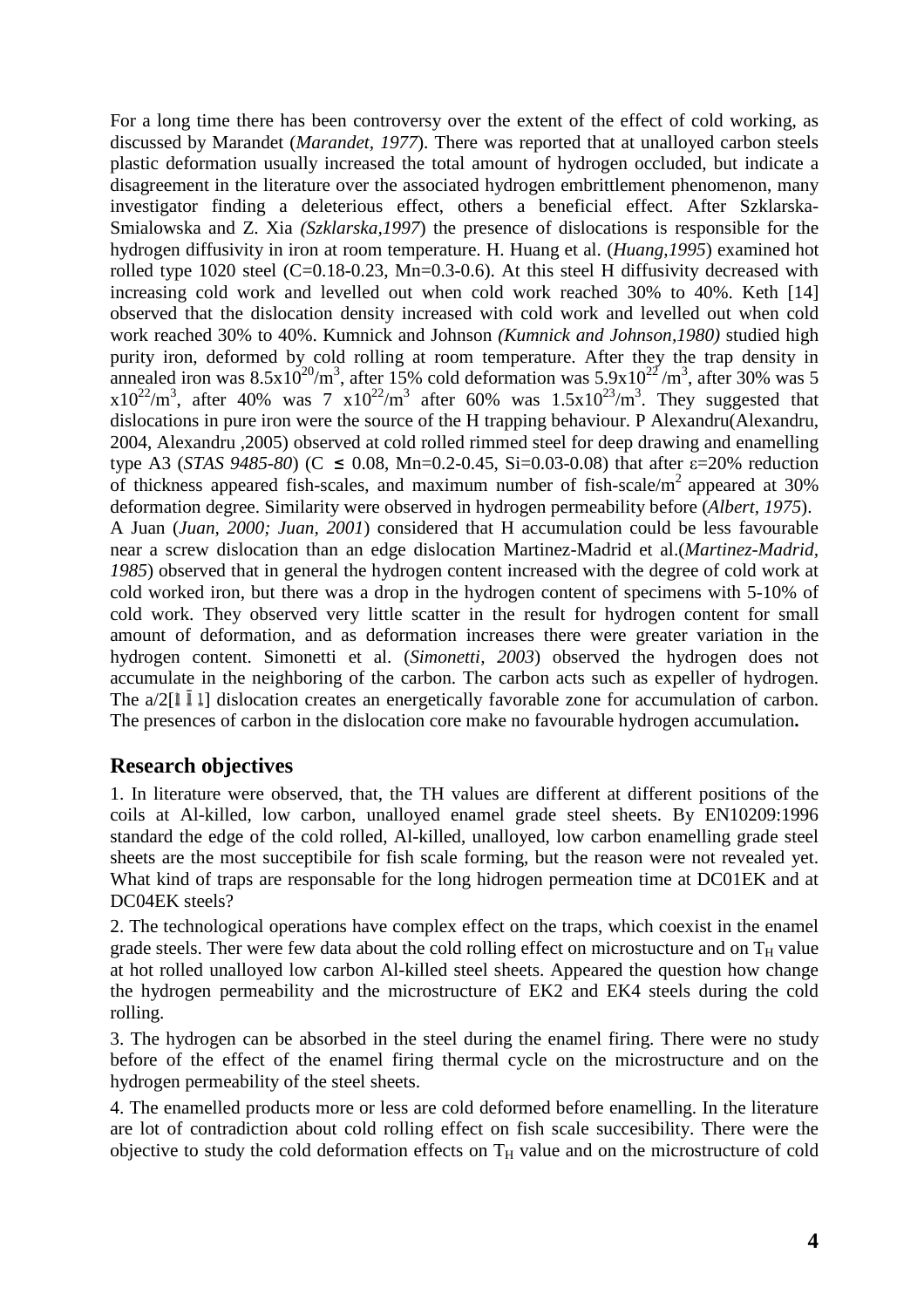rolled, Al-killed, unalloyed, low carbon enamelling grade steel sheets with different  $T_H$  values in delivery conditions.

# **3. Materials and testing**

My theses concern to low carbon, unalloyed, Al-killed cold rolled steel sheets type DC01EK and DC04EK (by EN10209:1996 standard), and on the base material of these sheets: high temperature coiled EK2 and EK4 hot rolled quality sheets. The hydrogen permeability and microstructural properties were studied on same positions of the hot and cold rolled sheets.

To study of the effect of the microstructure of Al-killed low carbon enamel-grade steel sheets on hydrogen permeability different zones of three cold rolled, Al-killed low carbon enamelgrade sheet steels were examined after annealing and after skin-pass rolling. Each of the examined steel sheets was elaborated in LD steel converter, followed by continuous casting, hot rolling and pickling. The coiling temperature of EK2 an EK4 strips were  $730 \pm 15^{\circ}$ . Tthe hot rolled sheets were cold rolled in industrial condition by quarto mill stands at Dunaferr-Voest Alpine Ltd. The examined coils were annealed (670°C/ 16 hours) in gutter-wound coil, in bell-type annealing furnace. The annealing was succeeded by skin-pass rolling as the steel would be sold to enamelling companies..

For detailed study of cold rolling effect on the hot rolled, non alloyed, Al-killed low carbon strips several samples were cold rolled from: EK2 quality strip in laboratory condition by duo rolling mill.

To study of effects of enamel firing, from each studied DC01EK and DC04EK quality sheet were cut out three specimens each of them in size of 70x90 mm. After degreasing they were joined by laser welding. The specimen received in this manner was coated with test enamel slurry and fired at  $830^{\circ}$ C, 5 minutes in industrial conditions. After firing the specimens were cut by laser. The testing procedures were evaluated on the middle plat from the sandwich specimens.

The products are cold deformed with different *manner* at enamelling companies before enamelling. To study the cold deformations effects on the hydrogen permeability and on the microstructures samples were cold rolled on several rolling levels by duo rolling mill and quatro rolling mill in laboratory.

The hydrogen permeation time was determined by DIPERMET-H hydrogen permeability measuring equipment (developed by Bay Zoltán Institute for Material Science and Technology together with FQZ Brandenburg) In the DIPERMET-H device two carefully degreased specimen  $(40x70 \text{ mm}^2)$  can be placed in a measuring cell with sulphuric acid electrolyte above them. In 6%  $H_2SO_4$  aqueous solution were added 0.5 milligrams/litre As<sub>2</sub>O<sub>3</sub> and 0.3 milligrams/litre  $HgSO_4$ . As<sub>2</sub>O<sub>3</sub> added to the sulphuric acid solution prevents the recombination of hydrogen on the surface, while the Hg layer formed on the surface of the sheet increases hydrogen activity. The used count electrode was Pt. A semiconductor-based hydrogen detector located on the other side of the samples detects the over passing hydrogen.

The optical microscopically examinations were carried out on longitudinal, transversal cross sections and parallel to the surface of the sheet by a LEICA MF-4 microscope. The carbides morphologies were determined applying Quantimet 550 image analyser.

Electron backscatter diffraction (EBSD) was used to determine the individual grain orientations low angels, high angles grain boundary and characteristic fibres for the BCC rolling structure. An EDAX-TSL orientation imaging microscopy (OIM) system was used which was mounted on a Philips XL-30 scanning electron microscope. The acceleration voltage was 25 kV. Orientation image maps were constructed from about 30 000 pixels.

The transmission electron microscopically examination werw carried aut by an JEOL JEM 200A electron microscope.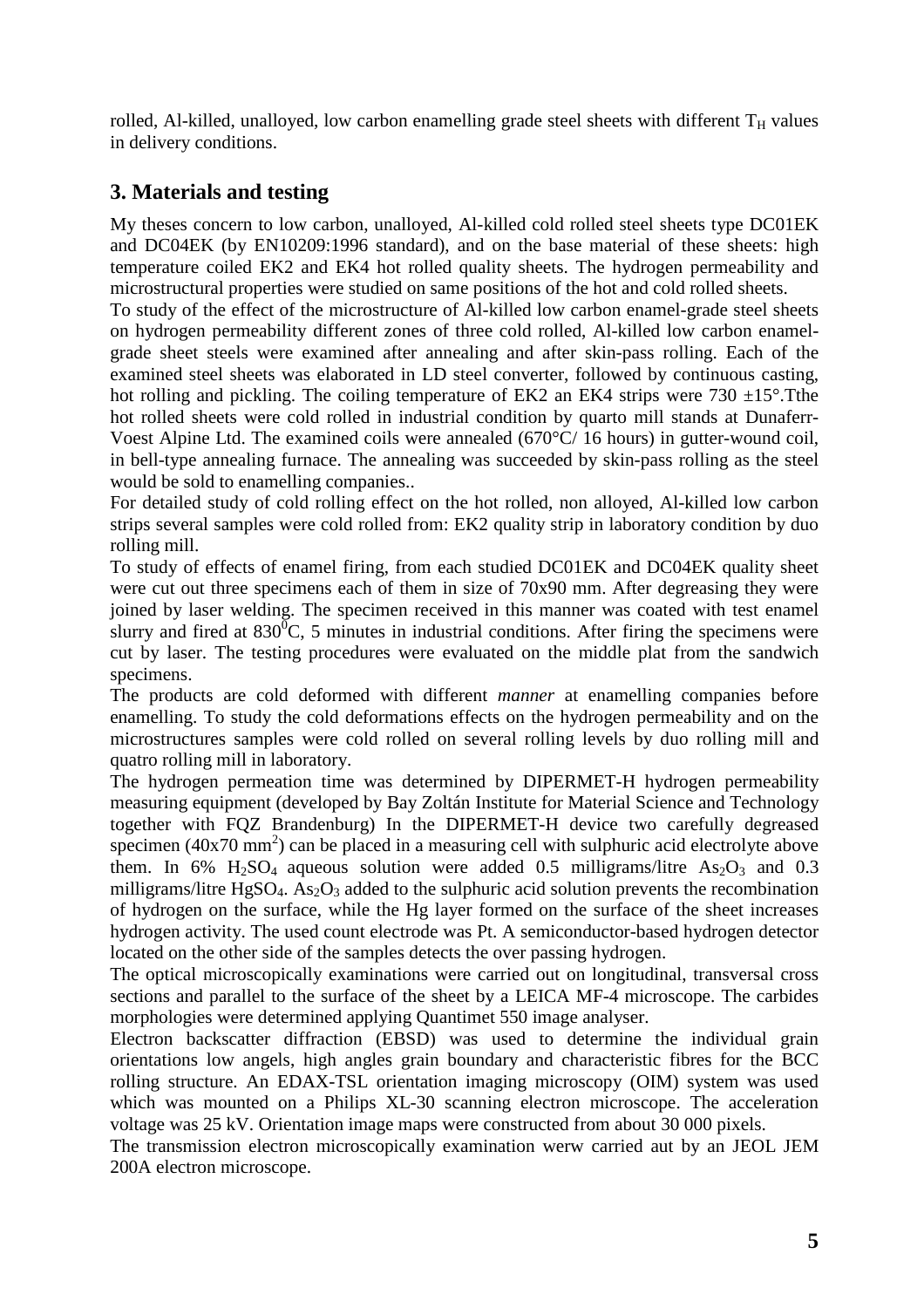The dislocation densities were determined by X-ray measurements which were carried out in a special high resolution double crystal diffractometer, type Philips PW 1830, operated at a rotating cobalt anode with fine focus. The samples were studied parallel with the rolling plane prepared for microscopically and for EBSD study after a new electro polishing.

# **Short summary of results**

## *Effect of the microstructure of Al-killed low carbon enamel-grade steel sheets on hydrogen permeability*

The  $T_H$  values of the samples taken from the middle of cold rolled coils, and from the middle of the transversal strips were long; but generally the  $T_H$  values of samples taken from the end or from the beginning of the coils, were much lower.



*The TH value at different positions of the coils***.** 

The microstructures of the samples were formed from ferrite, carbides and non-metallic inclusions. The microstructures of the cold rolled sheets were not homogeneous.

At the samples where big massive carbides could be observed (average areas higher than 4 µm 2 ), the hydrogen permeation times were long. The small, rounded carbides (with average area smaller than  $2 \mu m^2$ ) have no effect on hydrogen permeability even if they are present in very big number. When the average carbide size was about 2-4  $\mu$ m<sup>2</sup> the T<sub>H</sub> values depend on the number and morphology of the carbides, and/or if there were microcavities in the microstructure. When the carbides sizes were on average about  $2-4 \mu m^2$  and the amount of carbides were significant the  $T_H$  value were high. In case of reduced number of carbides  $T_H$ values were smaller (*Fábián, 2008*). Moreover microcavities between the carbides could be observed by optical microscope if the hydrogen permeation time was long.



The ferrite grains size has no significant effect on  $T_H$  value. Although where the  $T_H$  values were higher, the ferrite grain size were fine, in each case there were massive carbides groups,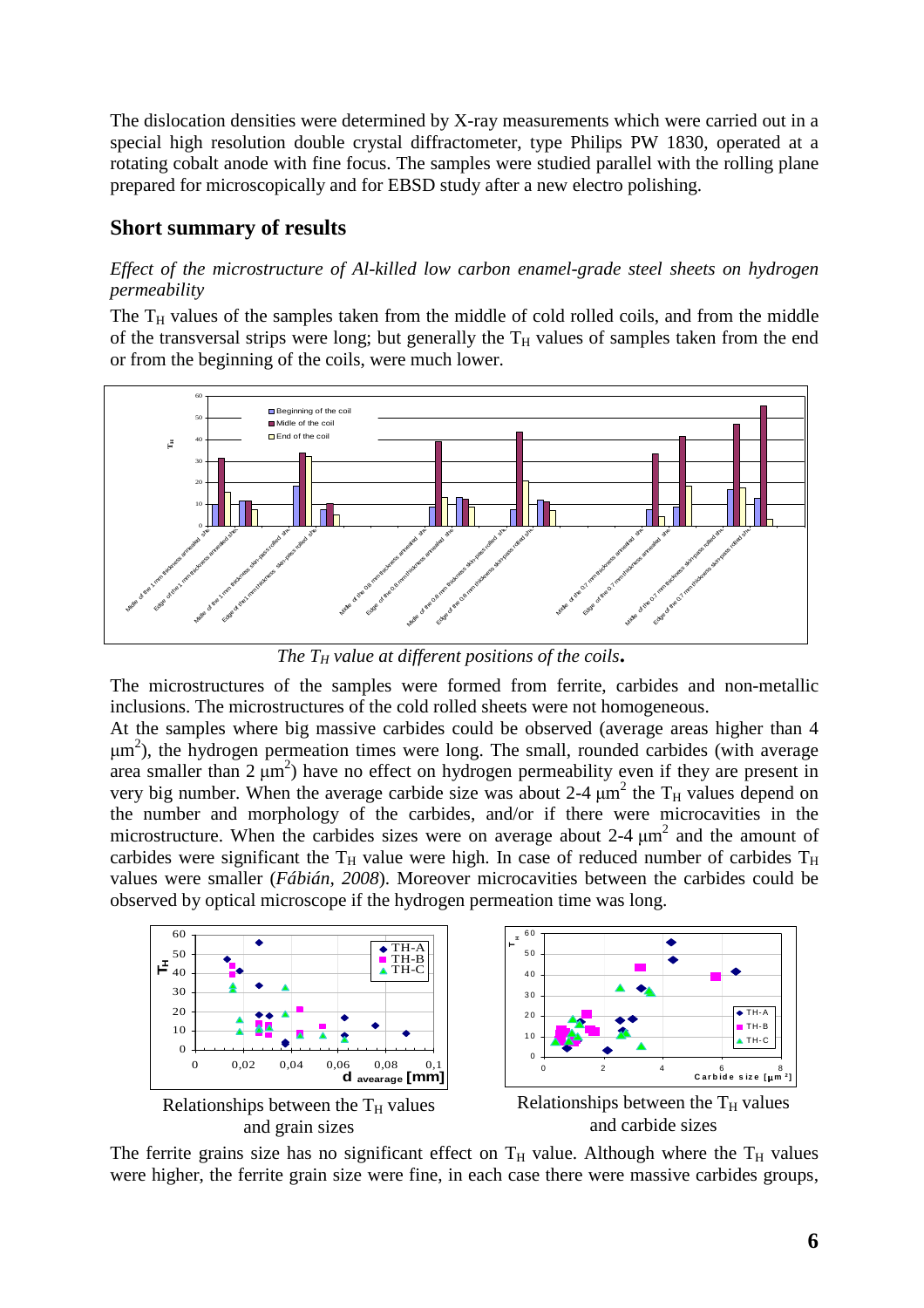and between the carbides could be detected micro-cavities. Where the ferrite structures were coarse-grained, there were lots of small discrete carbides, which did not form groups, and between the carbides there were no micro-cavities, the hydrogen permeation time was long.

# **Cold rolling effects on EK2 hot rolled steel sheets microstructures and on the TH values**

Studying the cold rolling effect on the hydrogen permeability of the EK2 type hot rolled sheets

were observed the  $T_H$  values increase exponentially by the thickness reduction as a result of the parallel microstructural changes during the cold rolling process. The microstructure of the hot rolled EK2 sheet was formed from ferrite $(98\pm1\%)$  and large massive carbides  $(2\pm 1\%)$ . The non ferrous inclusions were 0 and 1 grade of oxides.

Up to 31% reduction of thickness no significant changing in the microstructure was observed, but already after ε=12% it could be discern a few cracks in some of the



*The cold rolling effect on the TH value* 

carbides Studying by orientation image maps was observed that hot rolled steel is untextured. Still 31% reduction of thickness were not observed significant changing in the microstructure by microscope, but the pole density of  $\langle 111 \rangle$  ND texture increase still this level of deformation and the T<sub>H</sub> value increase with the thickness reduction also. After  $\epsilon$ =37% were observed numerous fragmented carbides and microcavities between them. The intensity of  $\langle 111 \rangle$  ND texture decrease comparing with the texture of specimen after  $\epsilon$ =31%. At  $\epsilon$ =51% each coarse carbide has became fragmented. As the fragmentation of the carbides increase in number the randomly oriented measured points quantity increase.



*The ratio of (fragmented carbides)/(total carbides) as the function of deformation* 



*The ratio of (fragmented carbides)/(total carbides)* effect on  $T<sub>H</sub>$  *value* 

When each of the carbide was fragmented increasing the deformation level increase as the intensity of  $\langle 111 \rangle$  ND texture such the hydrogen permeation time. There the T<sub>H</sub> value increse linear with  $\langle 111 \rangle$  ND texture intensity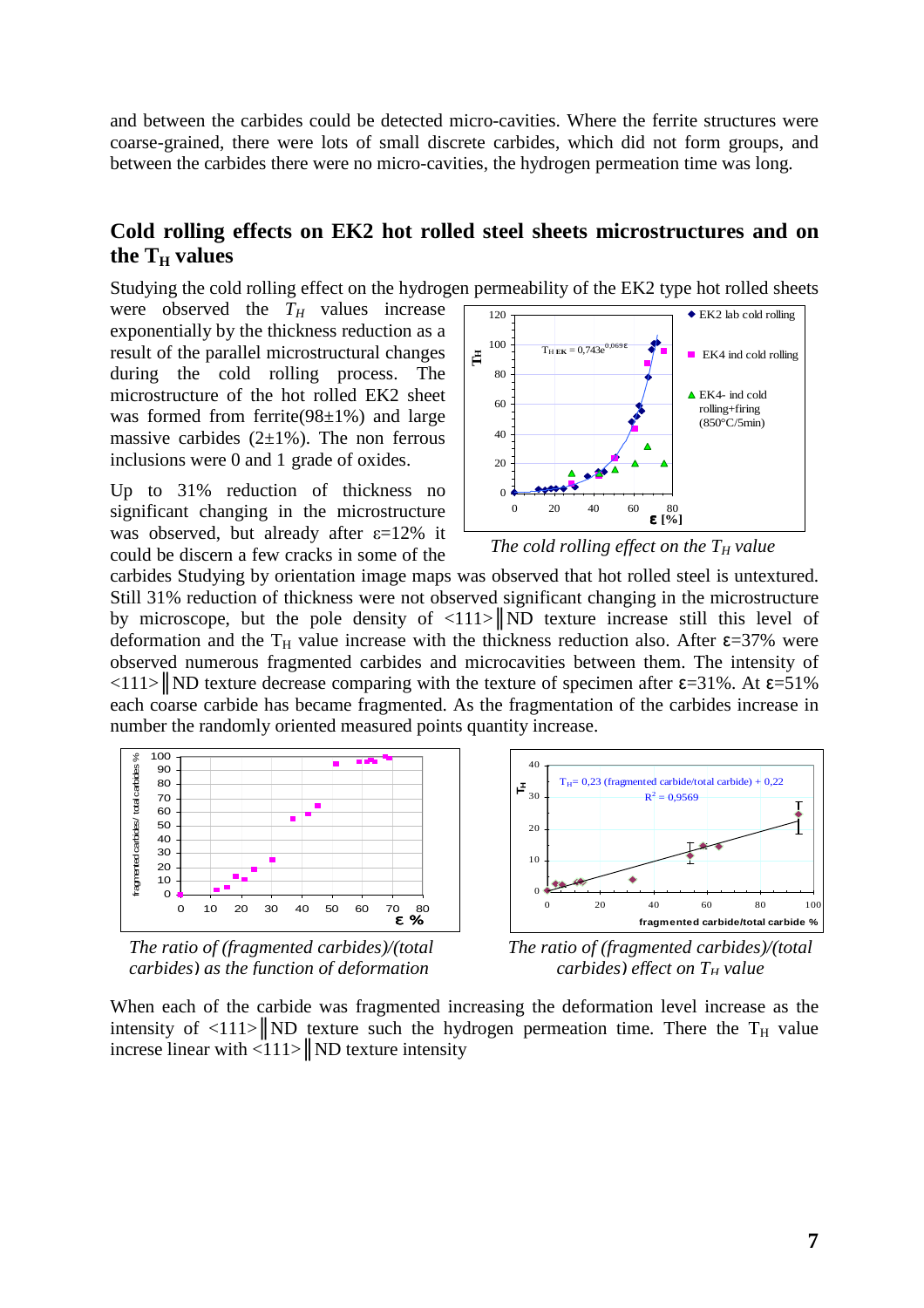

*The effect of the cold rolling on texture and hydrogen permeability at EK2 strip* 

During the cold rolling the dislocation density increased from  $10^{12}$  m<sup>-2</sup> magnitudes to more than two magnitude orders *(Fábián, 2010a)*, The  $T_H$  value stil  $\varepsilon$  <60% increase exponential by dislocation density

To distinguish the dislocation density trapping effect from the other trapping sites were measured the hydrogen permeability of specimens cold rolled in industrial condition and treated in enamel firing condition. The  $T_H$ value of heat treated samples, after high deformation degree, decrease to  $T_H$  value of cold rolled samples with  $\varepsilon$  =30% cold rolling degree



*The dislocation density effect on TH value at EK2 hot rolled steel*

### **Effect of a firing thermal cycle on the microstructure and on the hydrogen permeability of Al-killed low carbon, unalloyed, enamel-grade steel sheets**

The hydrogen can be absorbed in the metal during the enamel firing. There were studied the samples studied before after annealling (*notification: a*) and aftere skin-pass rolled (*notification: s*) in the middle of the coils (*samples notification: M*) and from the end (*samples notification: E)* as in the middle (*samples notification: m*) such at the edges (*samples notification: e*) of the transversal bands of sheets. Generally after enamel firing thermal cycle the normalised hydrogen permeation time were higher than before firing. After fireing each of the skin-pass rolled sampels  $T_H$  value was higher than 6.7 minutes



*c) Coil C with 1 mm thickness* 

During enamel firing thermal cycle the microstructure of the samples changed. After firing we could not develop big groups of massive carbide in microstructure. The microstructures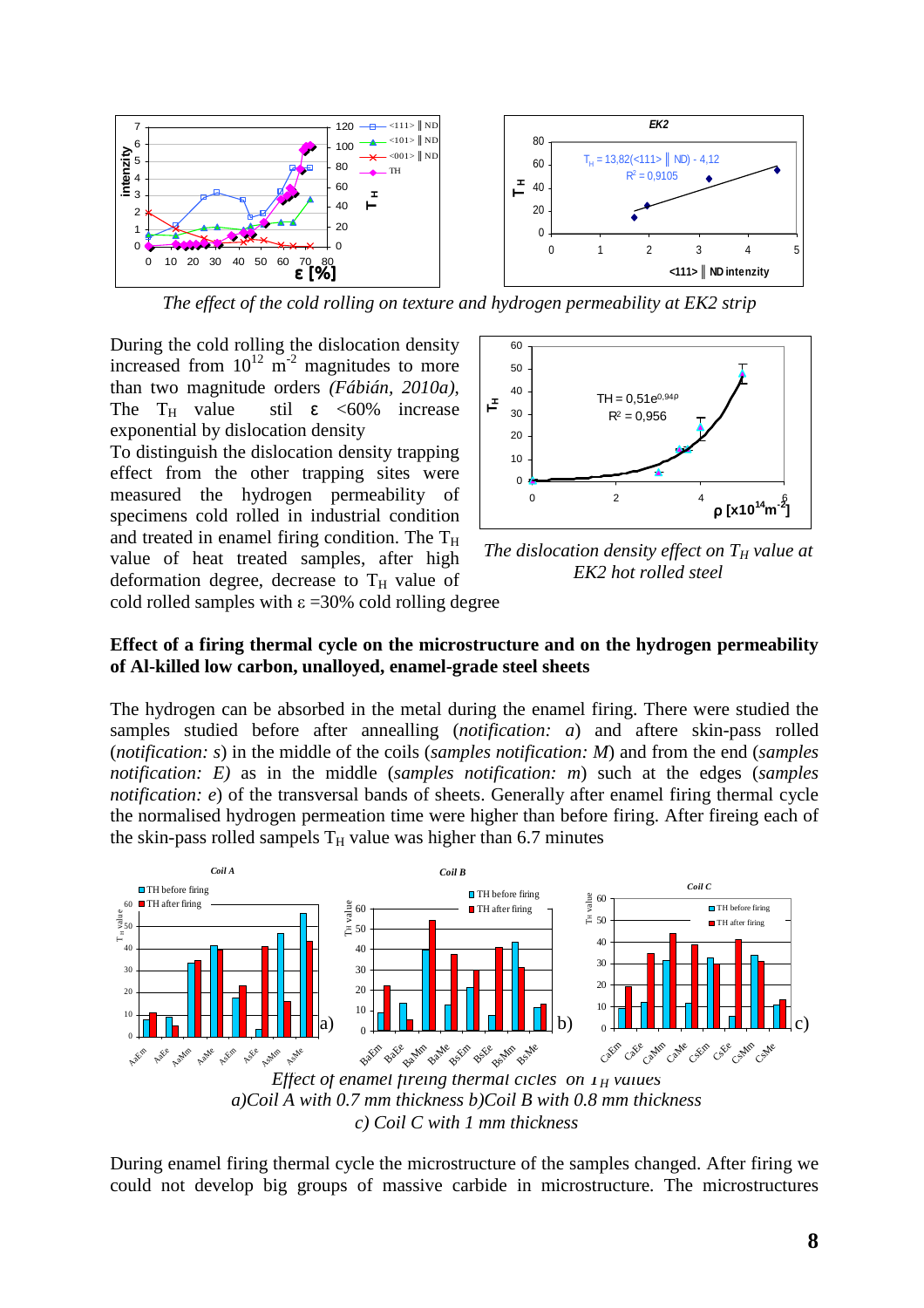consist of ferrite, fine lamelar pearlite, sometime micro-cavity, cementite films on the grain boundaries, a few not transformed massive carbides and non-metallic inclusions. After firing the ferrite grain sizes of the samples became more uniforme.

By transmission electron-microscopical study were obseved fine (diameters are smaller than ~100 nm) disspersed precipitates inside of ferrite grains. The pearlite colonies at ferrite grain presented fine lamellar structure (the cementite and the ferrite layers thickness were ~20- 60 nm).

## **Cold deformation effects of DC04EK steel sheets**

There are lot of contradictions about cold rolling effect at Al killed , low carbon enamel-grade steels on hydrogen permeability, fish scale succesibility.

For comparability of various kinds of cold deformation were used the comparative deformations, which were calculated by:

$$
\varphi_{t} = \frac{\sqrt{2}}{3} \sqrt{(\varphi_{x} - \varphi_{y})^{2} + (\varphi_{y} - \varphi_{z})^{2} + (\varphi_{z} - \varphi_{x})^{2}}
$$

 At the specimens DC04EK/1mm, where in delivered state the average  $T_H$  value was about 20 minutes, the fragmented carbides were situated at ferrite grains boundary, the  $T_H$  value increased with the degree of cold work. There was very little scatter in the result for  $T_H$  value for  $\varphi_t = 0$ –0.7. At samples, with  $\varphi_t > 0.7$  the T<sub>H</sub> value in each case was higher than 50 min.

During of the cold rolling ofDC04EK/1.5 mm specimens, with low  $T_H$  value in delivered condition, where the carbide were small and round with size



*Cold rolling effect on TH values at DC04EK/1mm sheet with*  $T_{H\phi=0} \sim 20$ *min* 

under 2  $\mu$ m<sup>2</sup>, and were situated inside of the ferrite grains, after slightly deformation level the trapped hydrogen quantities decrease similar to the pure iron (*Martinez-Madrid, 1985).*

In case of sheets with average  $T_H$  value  $\sim 10$  minutes in delivered state the cold deformation effects on  $T_H$  value were absolutely different. During of the cold rolling there appear local maximums and local minimums in  $T_H$  value. The most interesting case appeared at DC04EK/0.99 mm sheet, where the average carbide size was 2-4  $\mu$ m<sup>2</sup>, and the carbides were situated inside of ferrite grains. At  $D\text{CO4EK}/0.99$  mm sheet after  $\varphi_t$ =0.21 comparative deformation the average  $T_H$  value was 12.7 min/mm<sup>2</sup>, after  $\varphi_t$ =0.34 the  $T_H$  value decreased to  $6.2 \text{ min/mm}^2$ .) There were no scattering. Measuring the microhardness it was observed that at these samples increasing the deformation degree increase the hardness.



*The cold rolling effect on TH value at DC04EK samplesvith low and medium T<sup>H</sup> value in delivered condition*



*The cold rolling effect on TH value and on the microhardness at DC04EK/099*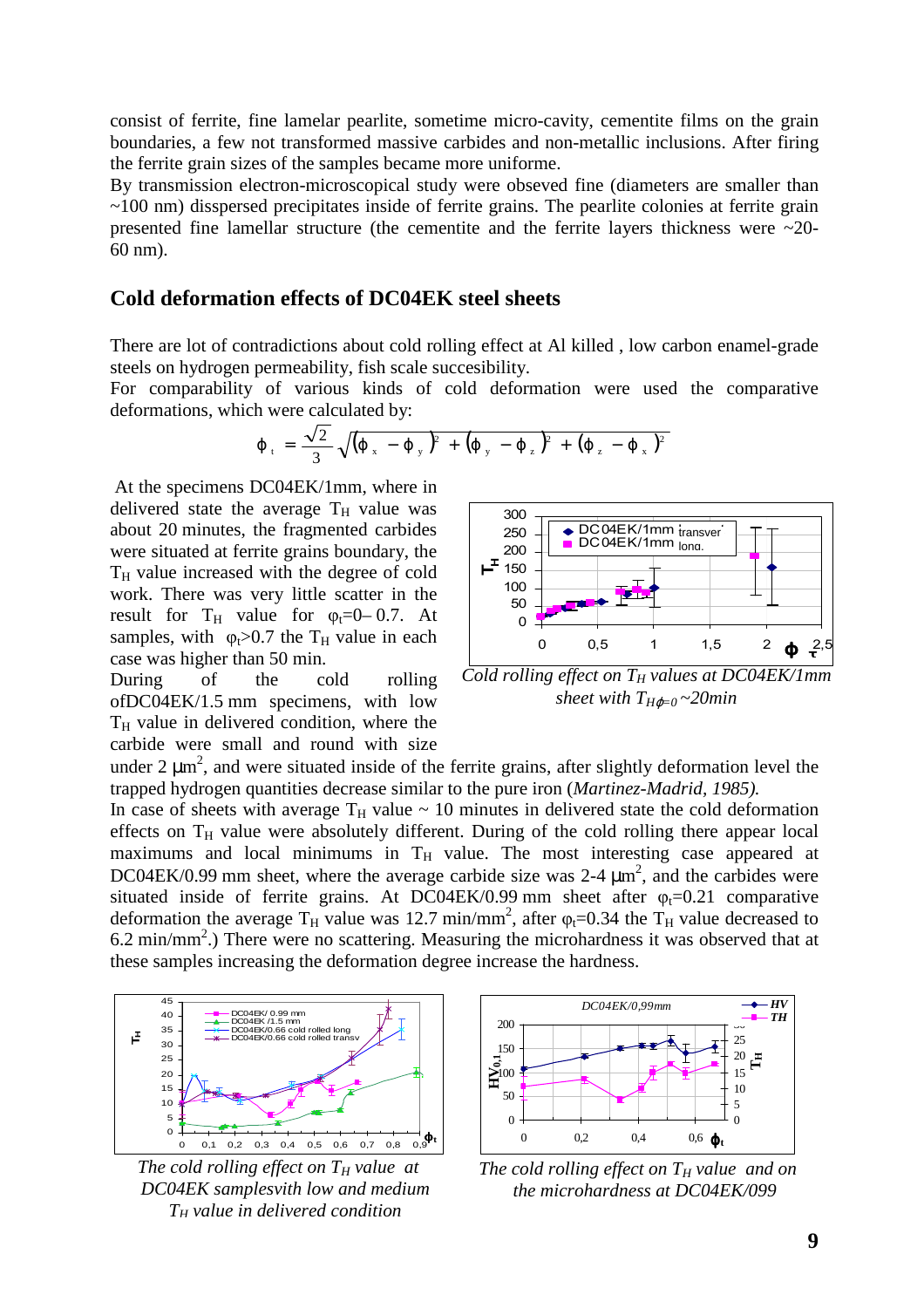Studying the dislocation densities determined by X-ray measurements and the  $T_H$  value of the samples there were observed that the  $T_H$  value increase or decrease with dislocation densities. At the local minim in T<sub>H</sub> value ( $\varphi$ <sub>t</sub>=0.34,  $\varepsilon$ <sub>z</sub>=25%) the dislocations character was screw; at each other samples the dislocation character was mixed.



*Cold rolling effect on the dislocation density of DC04EK/099 sheet and on T<sup>H</sup> value*



*The dislocation density [m-2 ] effect on T<sup>H</sup> value at DC04EK/099 sheet*

Studying the cold rolling effect on texture parallel with the rolling plane at samples DC04EK/0.99 mm at the beginning of the deformations ( $\varphi$ <sub>t</sub>=0–0.51) the <111> ND texture intensity increase and decrease in similar way as the  $T_H$  value



*Cold rolling effect on the texture of DC04EK/099 sheet and on TH value* 



*The <111>║NID pole denity effect on the of on TH value DC04EK/099 sheet* 

### **Theses**

#### **Thesis 1st**

I have concluded that between the permeation time of hydrogen  $(T_H)$  and the microstructure in case of DC04EK and DC01EK type steel sheets:

- if the average area of carbides is bigger than 4  $\mu$ m<sup>2</sup> in the polished plane, the T<sub>H</sub> value is longer than 35 minutes, which clearly satisfies the conditions of scale-free enamel ability, where  $T_H$  is  $\geq$  6.7 minutes as for the MSZ EN 10209: 2000.

- if in the polished plane the average area of the fractured carbides is between 2-4  $\mu$ m<sup>2</sup>, the normalized permeation time of hydrogen changed between 3.3 to 43.5 minutes. The  $T_H$ value is longer if there are microcavities between the carbides.

- if in the polished plane the average area of the carbides is smaller than  $2\mu m^2$ , the TH value is shorter than 25 minutes. In this case, the  $T_H$  value is irrespectively of the size of the carbide/ferrite interface per unit surface area.

- in case of those samples, of which the ferrite-typical grain size degree is smaller than G6 ( $d_m$  > 44.2 mm), moreover, small, rounded carbides can be found inside the ferrite, the  $T_H$  value is shorter than 25 minutes.

*(Fábián, 2004a; Fábián, 2005; Fábián, 2006a; Fábián, 2008a; Fábián, 2008b )*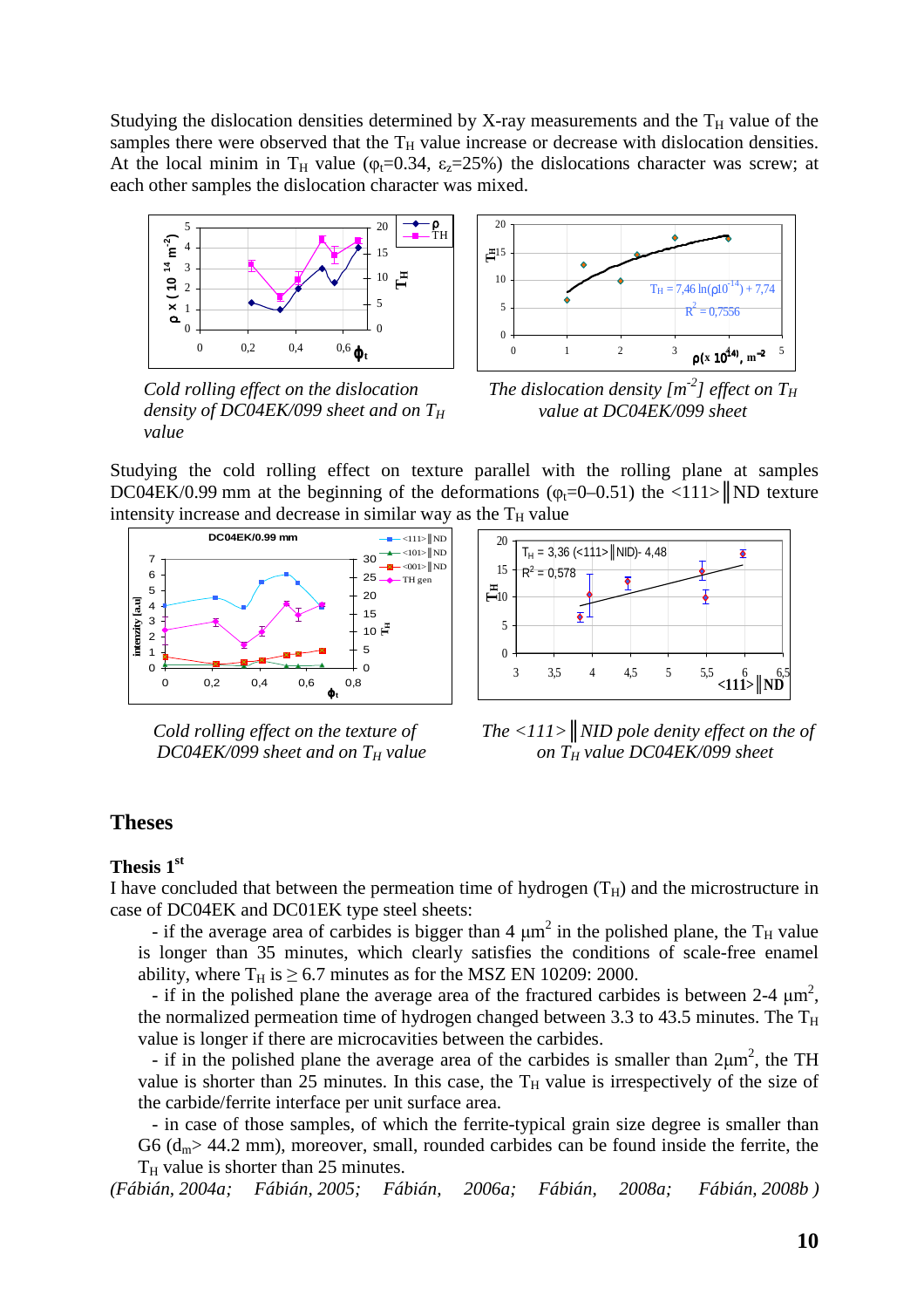### **Thesis 2nd**

I have concluded that during the cold rolling process of the EK2 type hot rolled sheets, as a result of the parallel microstructural changes the  $T_H$  value exponentially increases according to the following equation:

$$
T_{H} = 0.743 \cdot e^{0.069 \cdot \epsilon} \tag{R} = 0.99
$$

where  $\epsilon$  [%] is the decreasing of the thickness of the sheet.

By using the comparative complete deformation  $(\varphi_t)$  the value of T<sub>H</sub> can be calculated by the following equation:

$$
T_{H} = 1.29 \cdot e^{3.21 \cdot \phi} \tag{R=0.98}
$$

I have found that during the cold rolling process the effect of microstructural changes to the  $T_H$ value is that:

- in case of cold rolling of EK2 type steels, the microcavities evolved by the fractures of the carbides play a determining role in the trapping of the hydrogen. The hydrogen traps (dislocations), which were evolved by cold rolling and can be eliminated by heat treatment, have perceptible effect if  $\epsilon > 30\%$  and  $(\varphi_t > 0.41)$ ;

- in case of cold rolling of EK2 type steels, till ~51% decreasing ( $\varphi_t$  = 0.84), the T<sub>H</sub> value increases linearly with the ratio of (fragmented carbides)/(total carbides):

$$
T_H = 0.23 \cdot \frac{fragmented \ carbides}{total \ carbides} + 0.22
$$
 (R=0.98)

Above this threshold limit, practically all of the carbides are broken.

- in case of cold rolling of EK2 type steels, till  $\varepsilon$  <60% ( $\varphi$ <sub>t</sub><1) between the T<sub>H</sub> value and dislocation density  $(\rho)$  the following equation can be used:

$$
T_H = 0.51 \cdot e^{0.90 \cdot \rho \cdot 10^{-14}} \tag{R=0.97}
$$

where the dislocation density  $[m^2]$  was determined by CMWP method.

I have concluded that in case of cold rolling of EK2 type steels, the evolving cracks in the carbides and on the ferrite/carbide phase boundaries penetrate only to those ferrite grains, which contact directly with the carbides.

(*Fábián, 2006b; Fábián, 2007; Fábián, 2008a; Fábián, 2010a; Fábián, 2010b; Fábián, Szabó, 2010, Fábián és társai, 2011)* 

### **Thesis 3rd**

I have determined that in case of the delivery state DC04EK and DC01EK type steels, as a result of the 850°C and 6 minutes long enamel firing followed by cooling, the ferrite-carbide microstructure became partially austenitic, and thereafter modifying into ferrite (96  $\pm$  1%), with many fine (diameters are smaller than  $\sim$ 100 nm) precipitates and pearlite (4  $\pm$  1%) with thin lamellar structure  $(\sim 20 - 60$  nm layers thickness). In the microstructure of the enamel fired samples a small amount of not-transformed carbide can be found, but microcavities can be detected as well, especially in the surroundings of the perlite colony.

The  $T_H$  value of the skin-pass rolled sheets after the firing for all cases complies the fish scale free enamelling condition by the MSZEN10209: 2000 standard( $T_H > 6.7$  minutes). The long hydrogen permeation time at fired samples are ensured by the incoherent interface of the fine (less than 100 nm diameter) dispersed carbides with the ferritic matrix and by the increasing of the semicoherent interfaces between the ferrite and cementite layers with 20-60 nm thickness inside of the perlite.

*(Fábián, 2004)*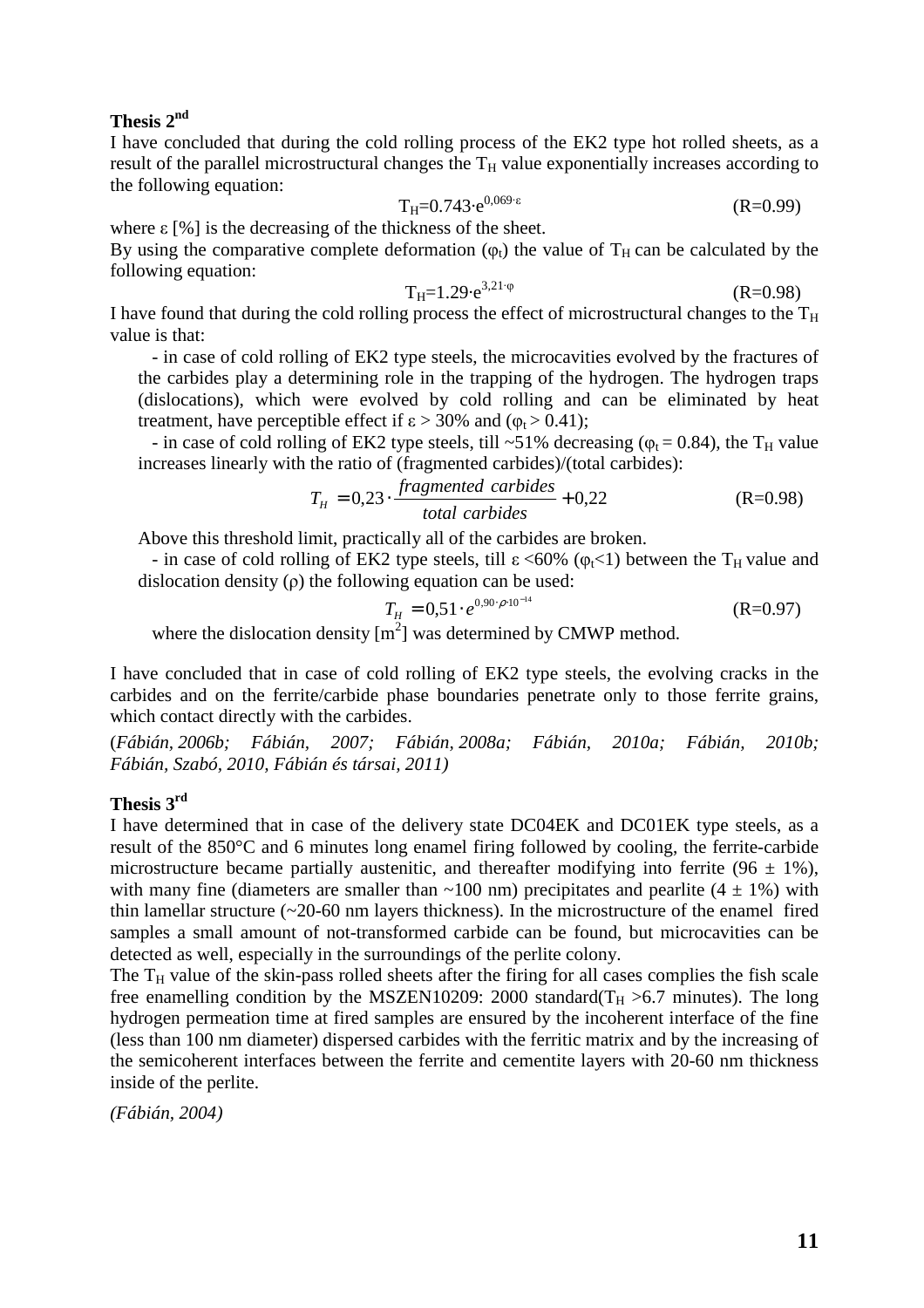### **Thesis 4th**

I have concluded that after cold deformations of DC04EK steel sheets the hydrogen permeation time is in connection with the pole density of  $\langle 111 \rangle$  ND texture, with dislocation density and the type of dislocations. At DC04EK sheet with average hydrogen permeation time ~10 minute in case of the delivery state, in which microstructure the spherical carbides with  $2-4\mu m^2$  area are not necessarily on the ferritic grain boundaries and the volume of the microcavities is not significant, where after  $\varphi_t = 0.21$  cold rolling level ( $\varepsilon_t = 15\%$ ) measured 12.7 minutes average T<sub>H</sub> value, after  $\varphi$ <sub>t</sub>=0.34 ( $\varepsilon$ <sub>z</sub>=25%) deformation decreasing to less, than the half (6.2 minutes) the relationship betveen the T<sub>H</sub> value and pole density of  $\langle 111 \rangle \parallel \text{ND}$ texture and the dislocation densities are:

– between  $\varphi_t = 0$ –0.56 ( $\varepsilon_z = 0$ –40%) the T<sub>H</sub> value increases linearly with the pole density volume of the (111) oriented rolled surface as the followings:

$$
T_{H} = 3.36 \cdot x - 4.48 \tag{R=0.76}
$$

where x is the  $\langle 111 \rangle$  NI orientated relative pole density of the s compared to the randomly oriented measurement situation.

– between  $\varphi_t$ =0.21–0.66 ( $\varepsilon$ <sub>z</sub>=15-46%) deformation, near the <111>||NI pole density adequate changing the dislocation density  $\rho$  [m<sup>2</sup>] determined by X-ray diffraction measurements influences the  $T_H$  value as the followings:

 $T_H = 7.466 \ln(\rho 10^{-14}) + 7.74$ 

The correlation coefficient:  $R = 0.87$ 

– between  $\varphi_t = 0.21 - 0.66$  the observed minimum value of T<sub>H</sub> is in connection with the increasing ratio of the screw dislocations. This was proven by the value of the connected point q=2,7 by CMWP method.

*(Fábián, 2010a; Fábián, Szabó, 2010; Fábián és társai, 2010; Fábián, 2011; Fábián és társai, 2011;)* 

### **Publications connected to theses**

 (Fábián, 2004 a) Fábián Enikő Réka, Dévényi László: "*A kis karbontartalmú, alumíniummal csillapított, ötvözetlen acéllemezek szövetszerkezetének hatása a lemezek hidrogénátbocsátó képességére",* Anyagok Világa 2004

http://www.kfki.hu/~anyag/tartalom/2004/dec/02\_FR\_DL.pdf

- (Fábián, 2004 b) Enikő Réka Fábián, Balázs Verő, László Dévényi, Hans Schneider: "*Effect of a Firing Thermal Cycle on the Microstructure and on the Hydrogen Permeability of 1.0392 Enamel-Grade Steel Sheets*", Proceedings of the IVth Conference on Mecanical Engineering; Gépészet 2004, negyedik Országos Gépészeti Konferencia, Budapest, 2004. május 27-28
- (Fábián, 2005) Enikő Réka Fábián, Balázs Verő, László Dévényi: "*Effect of the Microstructure of Al-Killed Low Carbon Enamel-Grade Steel Sheets on Hydrogen Permeability",* Materials Science, Testing and Informatics, Trans Tech Publications Ltd, Switzerland, 4th Hungarian Conference on Material Science, Testing and Informatics, Materials Science Forum 473-474 (2005) 201-206, *(IF=0.399) http://www.scientific.net/MSF.473-474.201*
- *Fábián, 2006 a)* Fábián Enikő- Réka, László Dévényi: "*The Carbides Effects on the Hydrogen Permeation Time of the Steels"*, Proceedings of the IVth Conference on Mecanical Engineering; Gépészet 2006, ISBN 963 593 465 3, http:86.122.142.806/pdf/ fabian the carbides effects.pdf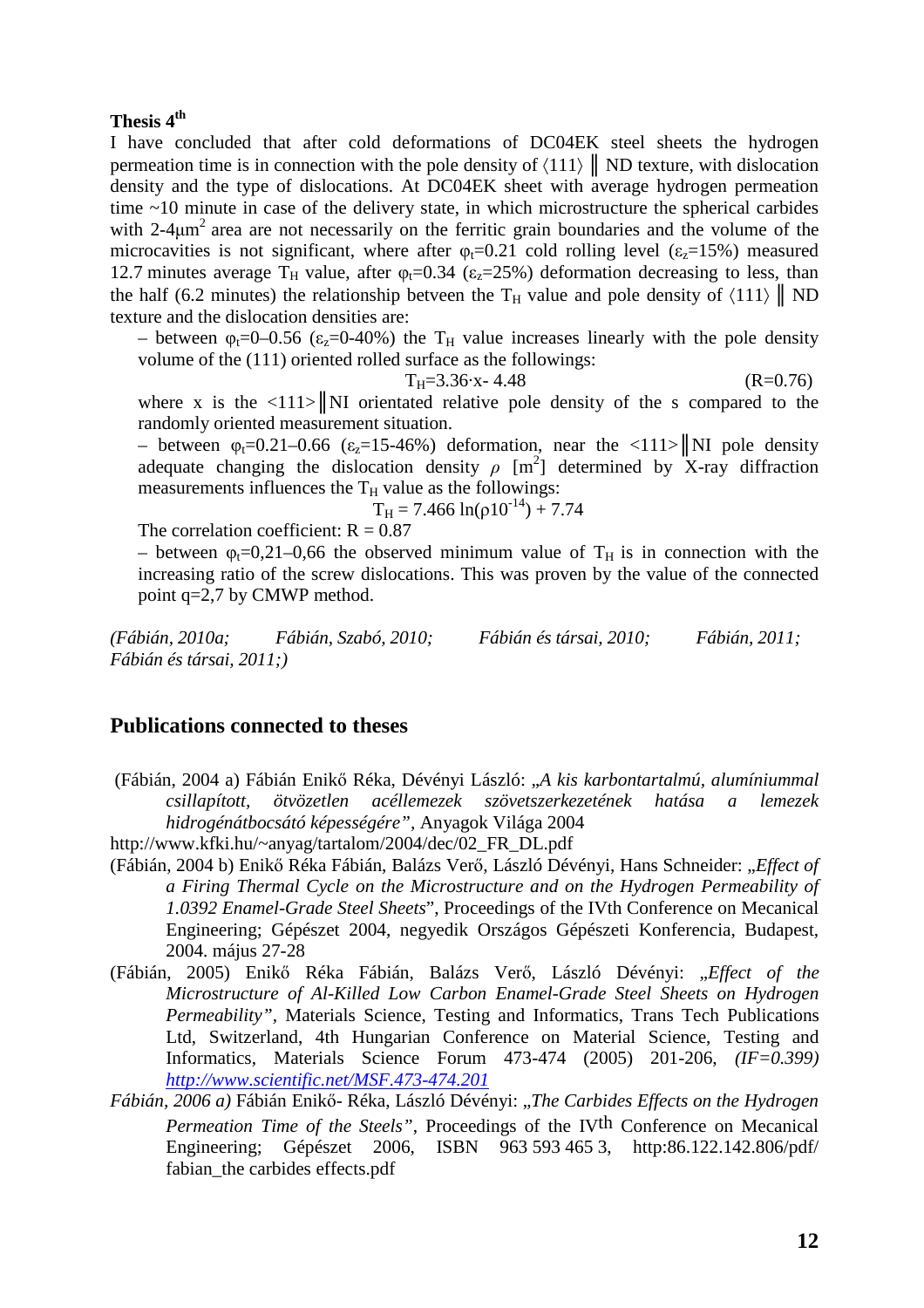- *(Fábián, 2006 b)* Fábián Enikő Réka: "*Sarokpontok a kis karbontartalmú, ötvözetlen lágyacélok hidegalakítása során a T H érték szempontjából",* Erdélyi Múzeum Egyesület kiadványa; Műszaki tudományos füzetek; Fiatal Műszakiak Tudományos Ülésszaka XI., 2006; 89-92. oldal http://hdl.handle.net/10598/15020
- *(Fábián, 2007) Enikő Réka Fábián, László Dévényi: "Hydrogen in The Plastic Deformed Steel"*, Materials Science, Testing and Informatics III; Trans Tech Publications Ltd, Switzerland; Vols. 537-538 (2007) pp. 33-40 http://www.scientific.net/MSF.537- 538.33
- *(Fábián, 2008a)* Enikő Réka, Fábián; Balázs, Verő: *"Effect of the Microstructure of Al-Killed Low Carbon Enamel-Grade Steel Sheets on Fish-Scale Formation",* XXI International Enamellers Congress Technical Papers, Shanghai-China; p. 293-304. www.ieiworld.org/downloads/congress\_pdf/EnikoReka.pdf
- *(Fábián, 2008b)* Fábián Enikő- Réka "*Hidrogén csapdák a kis C tartalmú acélokban",* Erdélyi Múzeum Egyesület kiadványa; Műszaki tudományos füzetek; Fiatal Műszakiak Tudományos Ülésszaka XIII. Nemzetközi Tudományos konferencia;. 2008 p. 81-84, ISBN 978-973-8231-75-7;

http://hdl.handle.net/10598/14799

- *(Fábián, 2010a)* Enikő-Réka Fábián: *"Cold Deformation Effect on Microstructure and ont he Hydrogen Permeability of Low-carbon Steels",* Materials Science Forum, 659: pp. 7- 12. Paper MSF.659.7. (2010), www.scientific.net/MSF.659.7
- *(Fábián, 2010b)* Fábián Enikő Réka: "*A hidrogén hatása a hidegenhengerelt, kis karbontartalmú, ötvözetlen acélokra",* Erdélyi Magyar Műszaki Tudományos Társaság, XVII. Nemzetközi Gépészeti Találkozó, Nagybánya, 2010 április 22-25; OGÉT 2010 ISSN 2068-1267 p. 125-128
- *(Fábián, Szabó, 2010)* Fábián E.R., Szabó P.J.: *"Effect of Texture on Hydrogen Permeability in Low Carbon Al-Killed Steels",* Materials Science Forum, Vol. 659: pp. 301-306. (2010), www.scientific.net/MSF.659.301
- *(Fábián és társai, 2010)* Enikő Réka Fábián, Gábor Csiszár, Tamás Ungár, László Dévényi: "*The Dislocation Density and the Dislocation Character Effect on the Hydrogen Permeability of Low Carbon Enamel-Grade Steel",* Proceedings of the Seventh Conference on Mecanical Engineering; 2010 Budapest, Hungary; CD-ROM; ISBN 978-963-313-007-0, 106\_fabian.pdf; p. 754-762
- *(Fábián és társai, 2011)* Enikő-Réka Fábián, Gábor Csiszár, Tamás Ungár: *"The Dislocation Density and the Dislocation Character Effect on the Hydrogen Permeability of Low Carbon Enamel-Grade Steel",* Anyagok Világa 9:(2) pp. 1-9. (2011),

http://www.kfki.hu/anyagokvilaga/tartalom/2011/2/fabian\_1.pdf

*(Fábián, 2011)* Fábián Enikő Réka: *"A maradó alakváltozás hatása a DC04EK minőségű acélok pikkelyesedési hajlamára",* Erdélyi Múzeum-Egyesület, (Műszaki Tudományos Füzetek) 2011, Vol. XVI pp. 91-95. Paper 88, Fiatal Műszakiak Tudományos Ülésszaka, Nemzetközi Tudományos Konferencia, Kolozsvár, Románia, 2011.03.24- 2011.03.25;. http://hdl.handle.net/10598/13991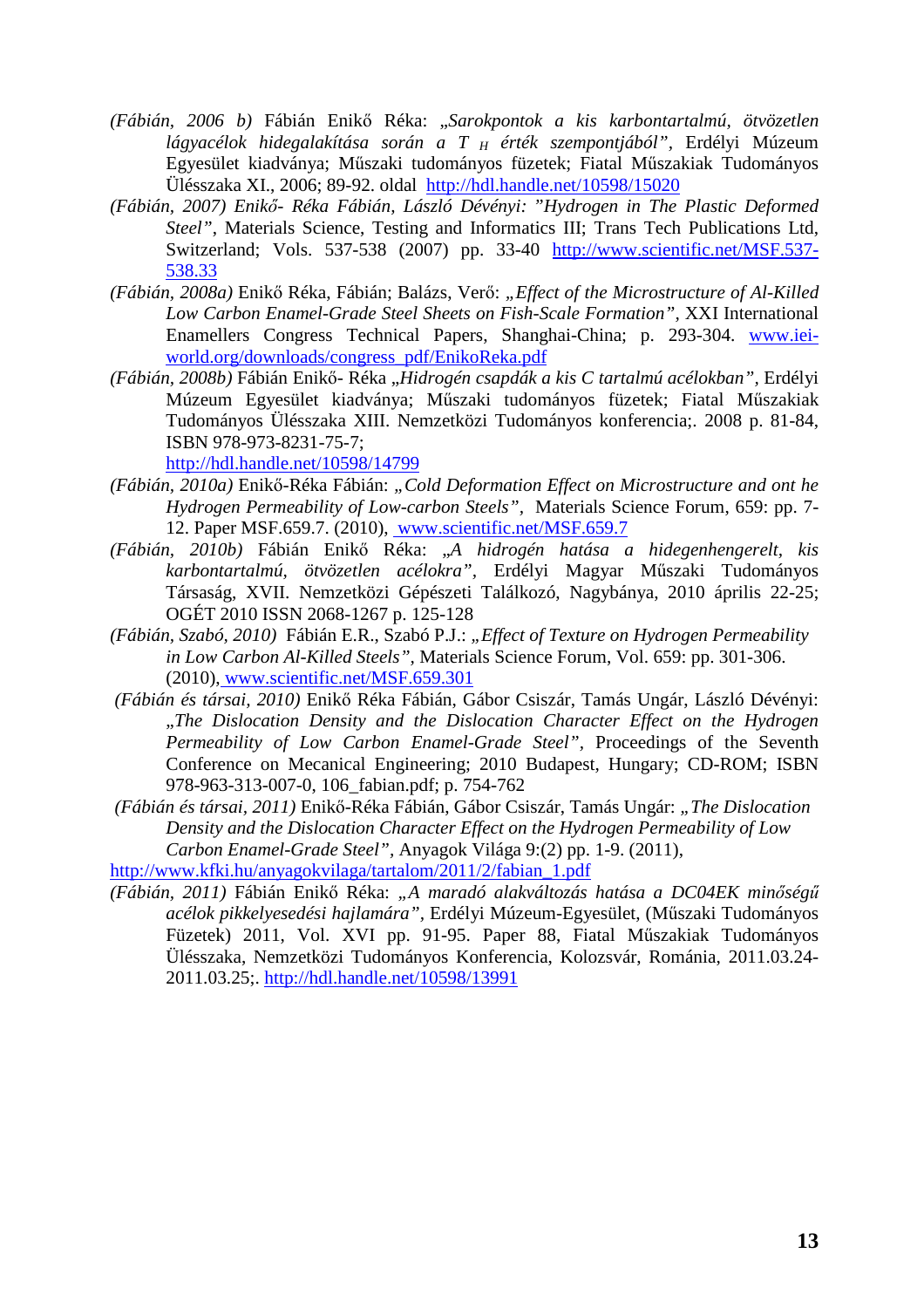### **REFERENCES**

(*Albert, 1975)* Albert Péter Pál: *Tűzzománcozás* Műszaki Könyvkiadó, Budapest, 1975; 30-32.o. (*Alexandru, 2004)* http://www.fmet.ugal.ro/Anale/Anale 1-2004/9Alexandru 49-53.pdf

(*Alexandru, 2005*) P. Alexandru Metalurgia (57) 2005; 3 p 16; *(Choo és* Jai Young Lee*,1982a)* 

W. Y. Choo, Jai Young Lee: *Thermal Analisis of Trapped Hydrogen in Pure Iron* Metallurgical Transactions A, Vol.. 13A 1982

- EN 10209: 1996 Cold Rolled low carbon steel flat products for vitreous enamelling. Technical delivery conditions
- (*D'Harcour, 1972*) J. C D'Harcour: Email. *Metall und Fischschuppen*. Émail Métal, 11. p.52- 55

*(Gesari és társai, 2002*) Gesari ME Prosanto, A Juan : *The Electronic Structure and Bonding of H pairs at Σ=BCC Fe grain Boundary* Appl. Surf. Sci, 2002, p 207-217

- (*Gibala és Kumnick, 1984)* R. Gibala and A. J. Kumnik*: Hydrogen Trapping in Iron and Steels in Hydrogen Embrittlement and Stress Corrosion Cracking*- a Troiano Festschrift. ed. by R. Gibala and R. F. Hehemann ASM (1984) ISBN 0-87170-185-5 p. 64-69
- (*Grabke, 2000*) H. J. Grabke and E. Riecke, Mater. Technol. 34, 331 (2000)
- (*Hagi és társai, 1979*) H.Hagi, Y Hayasiand N. Ohtani*: Diffusion Cofficient of Hydrogen in Pure Iron between 230 and 300K,* Trans. JIM, vol.20 (p.349 - 357), 1979
- (*Harlet, 1980*) P. Harlet, F. Beco, L. Rennardand, J. Dawance: "Correlation Between Hydrogen Permeability Properties and Fish-scaling Susceptibility for Various Industrial Continuous Cast and Continuous Annealed Steel Sheets" The Vitreous Enameller, .1990 /9 *(Hirth,1980)* J.P. Hirth, Metall. Trans. A, 11A, 861 (1980).
- (*Huang, 1995*) H. Huang and W.J.D. Shaw, Corrosion Science*, Vol. 51, 1995, No. 1, p32*
- (*Jiang, 2004*) D. E. Jiang and Emily A. Carter, Phisical Review B, 70, 2004, 064102-5 *(Juan, 2000*) A.Juan, G. Brizuela, B. Irigoyen, S. Gesari: Surface Science 466 (2000)p 97–110
- *(Juan, 2001*) A. Juan, B. Irigoyen, S. Gesari, Applied Surface Science 172 (2001) p. 14
- *(Keh, 1962)* A.S. Keh: *Dislocation Arrangement in Alpha Iron During Deformation and Recovery*, in Direct Observation of Imperfection in Crystal, New York, Interscience Publishers, 1962), p. 213.
- *(Kiuchi és McLellan 1986)* K. Kiuchi, R.B. McLellan: *The solubility and diffusivity of hydrogen in well-annealed and deformed iron,* Perspectives in Hydrogen in metals, ed. M.F. Ashby, J.P. Hirth, Pergamon Press,1986 p. 29-52.
- *(Kumnick and Johnson,1980)* A. J. Kumnick and H. H. Johnson: Acta Met. Vol 28, 1980 p33
- *(Lee és Lee, 1986)* Lee, M.-G. Lee, I.Y.: *Hydrogen Trapping by TiC Particles in Iron,*

Perspectives in Hydrogen in Metals,1986 Pergamon Press 421-435

- (*Marandet,1977*) B. Marandet: Stress Corrosion Cracking and Hydrogen Embrittlement of Iron Base Alloys (ed.R.W. Staehle et al) National Association of Corrosion Engineers, Houston, 1977, p 775-787
- *(Martinez-Madrid ,2000*) M. Martinez-Madrid, S.L. I Chan, J.A. Charles J. A. LópezL, V Castano: *Effect of Grain Size and Second Phase Particles on the Hydrogen Occlusivity of Iron and Steels,* Mat Res Innovat (2000) 3: p.265
- (*Matsumoto, 2009*) Ryosuke Matsumoto, Shinya Taketomi, Noriyuki Miyazaki Yoshinori Inoue: *Estimation of Hydrogen Distribution Around Dislocations Based on First Principles Calculations*; http://repository.kulib.kyotou.ac.jp/dspace/bitstream/ 2433/88961/1/j.scriptamat.2008.12.009.pdf